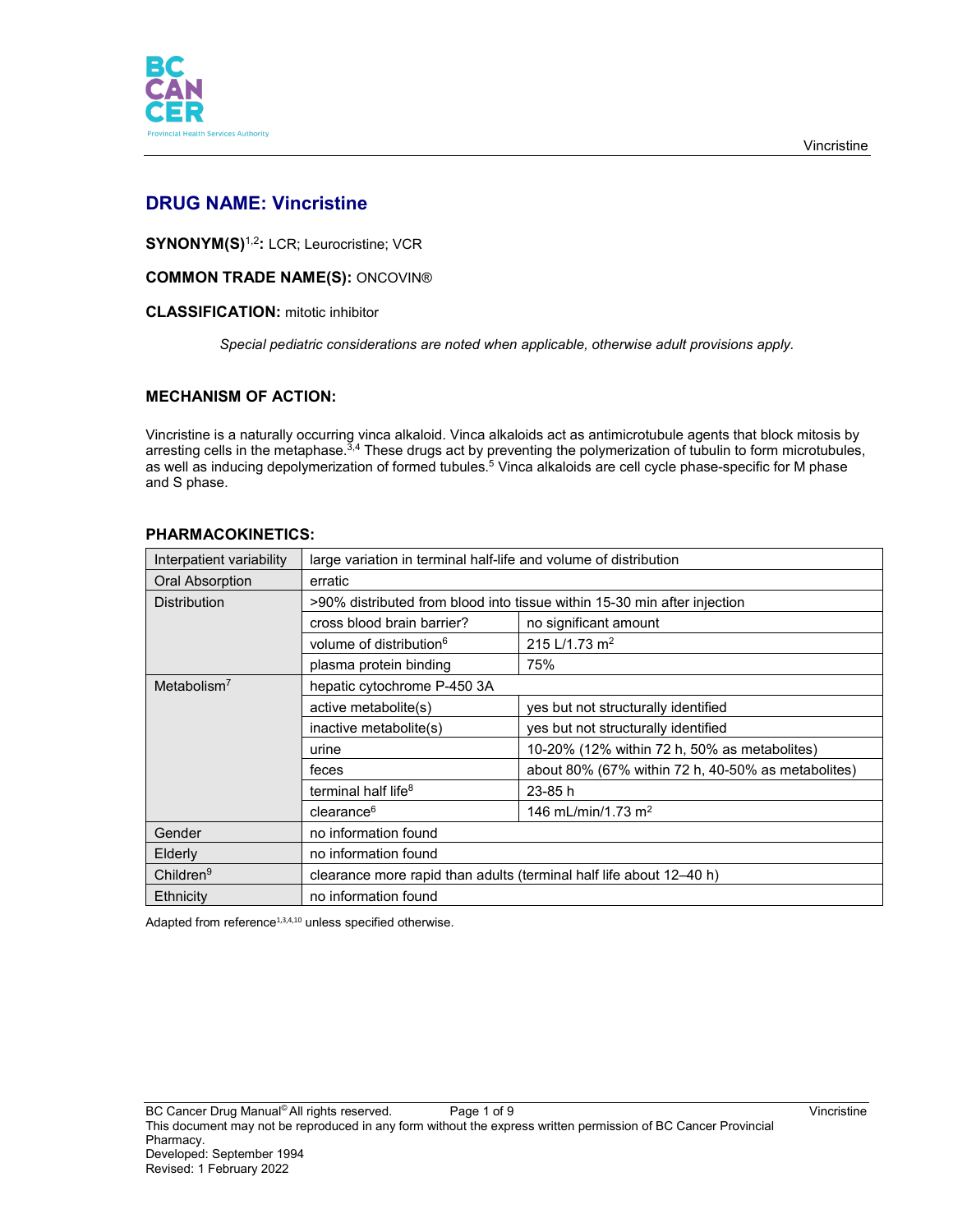

## **USES:**

*Primary uses: Other uses:* Brain Tumours **Hepatoblastoma** \*Breast cancer Leukemia, chronic \*Cervical cancer **Multiple myeloma** \*Cervical cancer \*Colorectal cancer and the matter of the Mycosis fungoides Ewing's sarcoma **Retinoblastoma** Retinoblastoma Kaposi's sarcoma Trophoblastic, gestational \*Leukemia, acute Waldenstrom's macroglobulinemia \*Lung cancer, small cell \*Lymphoma, Hodgkin's disease \*Lymphoma, Non-Hodgkin's \*Melanoma \*Neuroblastoma \*Oteosarcoma \*Ovarian cancer \*Rhabdomyosarcoma \*Soft tissue sarcoma \*Wilm's tumour \*Health Canada approved indication

# **SPECIAL PRECAUTIONS:**

## *Contraindications:*

- history of hypersensitivity reaction to vincristine or vinca alkaloids<sup>11</sup>
- patients with neurological disorders including hereditary motor and sensory neuropathy type 1, demyelinating Charcot-Marie-Tooth Syndrome and childhood poliomyelitis2
- $\bullet$  patients receiving radiation to the liver<sup>2,12</sup>

Adapted from reference<sup>1,3,4,10</sup> unless specified otherwise.

#### *Caution:*

- *Inadvertent administration of vincristine by the intrathecal (IT) route* is nearly always **fatal** and is a medical emergency.4,13,14 **All** vincristine doses dispensed should be labelled with an auxiliary label and a medication label, both stating **"WARNING: FOR INTRAVENOUS USE ONLY – FATAL IF GIVEN BY OTHER ROUTES"**. 13
- Vincristine has produced severe hepatic toxicity when given in conjunction with abdominal radiation therapy.<sup>2,12</sup>
- Patients receiving other neurotoxic drugs should be closely monitored for additive neurotoxicity.<sup>3</sup>
- Patients receiving other ototoxic drugs including aminoglycosides, carboplatin, cisplatin and furosemide should be closely monitored for additive ototoxicity.3

#### *Special populations:*

• Infants are at a higher risk for experiencing vincristine-related neurotoxicity.<sup>9</sup>

*Carcinogenicity:* Secondary malignancies have developed in patients receiving vincristine with other known carcinogenic drugs; however, the contribution of vincristine is unknown.3

*Mutagenicity:* Vincristine is not mutagenic by *in vitro* and *in vivo* studies.3

*Fertility:* no information found.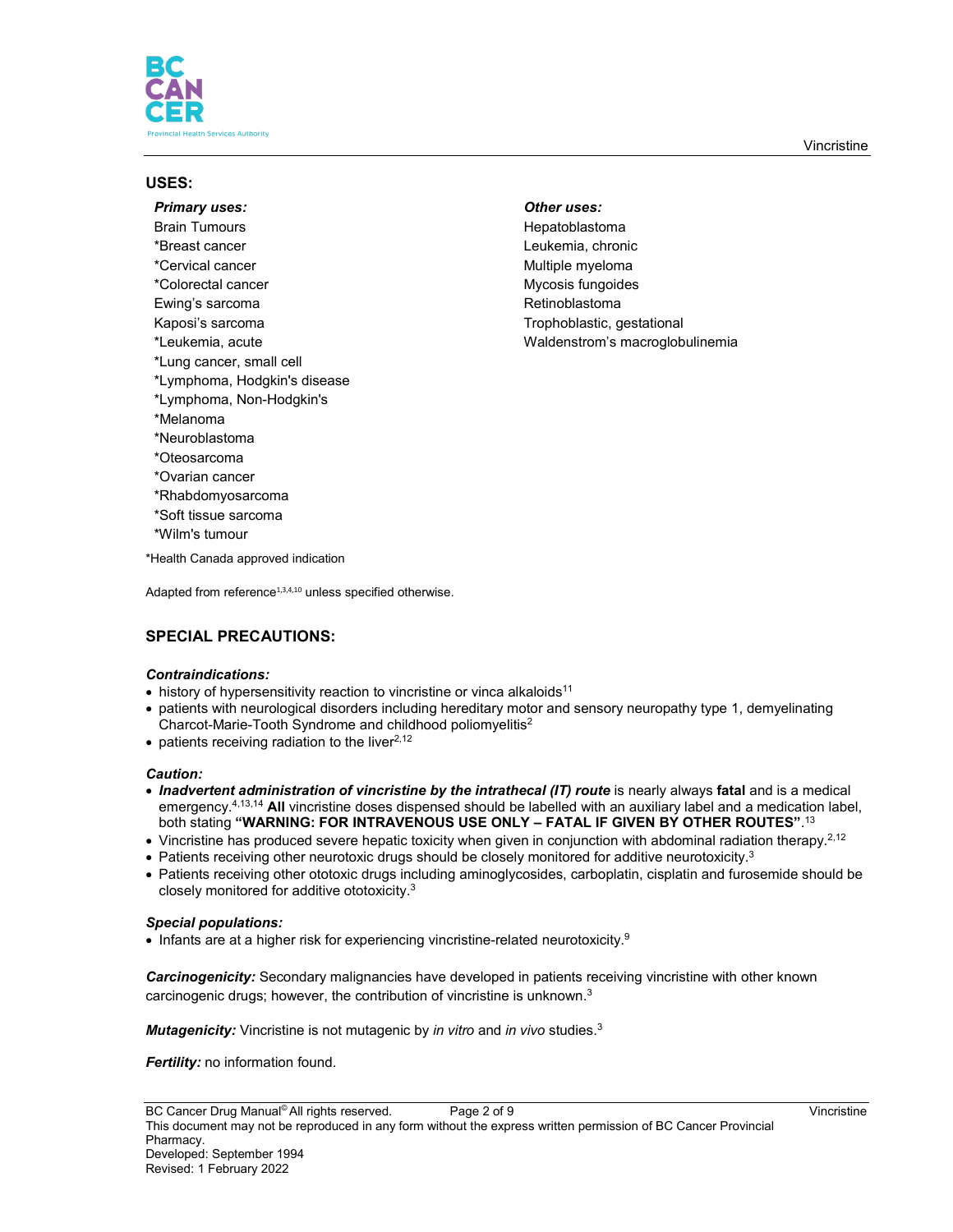

**Pregnancy:** FDA Pregnancy Category D.<sup>15</sup> There is positive evidence of human fetal risk, but the benefits from use in pregnant women may be acceptable despite the risk (e.g., if the drug is needed in a life-threatening situation or for a serious disease for which safer drugs cannot be used or are ineffective).

**Breastfeeding** is not recommended due to the potential secretion into breast milk.<sup>15</sup>

## **SIDE EFFECTS:**

The table includes adverse events that presented during drug treatment but may not necessarily have a causal relationship with the drug. Because clinical trials are conducted under very specific conditions, the adverse event rates observed may not reflect the rates observed in clinical practice. Adverse events are generally included if they were reported in more than 1% of patients in the product monograph or pivotal trials, and/or determined to be clinically important. When placebo-controlled trials are available, adverse events will generally be included if the incidence is  $\geq$ 5% higher in the treatment group.

| <b>ORGAN SITE</b>                                      | <b>SIDE EFFECT</b>                                            |  |  |
|--------------------------------------------------------|---------------------------------------------------------------|--|--|
| Clinically important side effects are in bold, italics |                                                               |  |  |
| allergy/immunology <sup>11</sup>                       | anaphylaxis                                                   |  |  |
|                                                        | edema                                                         |  |  |
| auditory/hearing                                       | dizziness                                                     |  |  |
|                                                        | hearing impairment (temporary or permanent)                   |  |  |
|                                                        | vertigo                                                       |  |  |
| blood/bone marrow                                      | anemia (rare)                                                 |  |  |
| febrile neutropenia                                    | leukopenia (rare)                                             |  |  |
|                                                        | thrombocytopenia (rare)                                       |  |  |
| cardiovascular<br>(arrhythmia)                         | no information found                                          |  |  |
| cardiovascular (general)                               | coronary artery disease (rare) <sup>16</sup>                  |  |  |
|                                                        | hypertension                                                  |  |  |
|                                                        | hypotension                                                   |  |  |
| coagulation                                            | no information found                                          |  |  |
| constitutional symptoms                                | agitation                                                     |  |  |
|                                                        | fever                                                         |  |  |
|                                                        | sweating                                                      |  |  |
|                                                        | weight loss                                                   |  |  |
| dermatology/skin                                       | extravasation hazard: vesicant                                |  |  |
|                                                        | alopecia (20-70%)                                             |  |  |
|                                                        | rash (rare)                                                   |  |  |
| endocrine                                              | syndrome of inappropriate antidiuretic hormone (SIADH) (rare) |  |  |
| gastrointestinal                                       | emetogenic potential: non-emetogenic                          |  |  |
|                                                        | abdominal cramps                                              |  |  |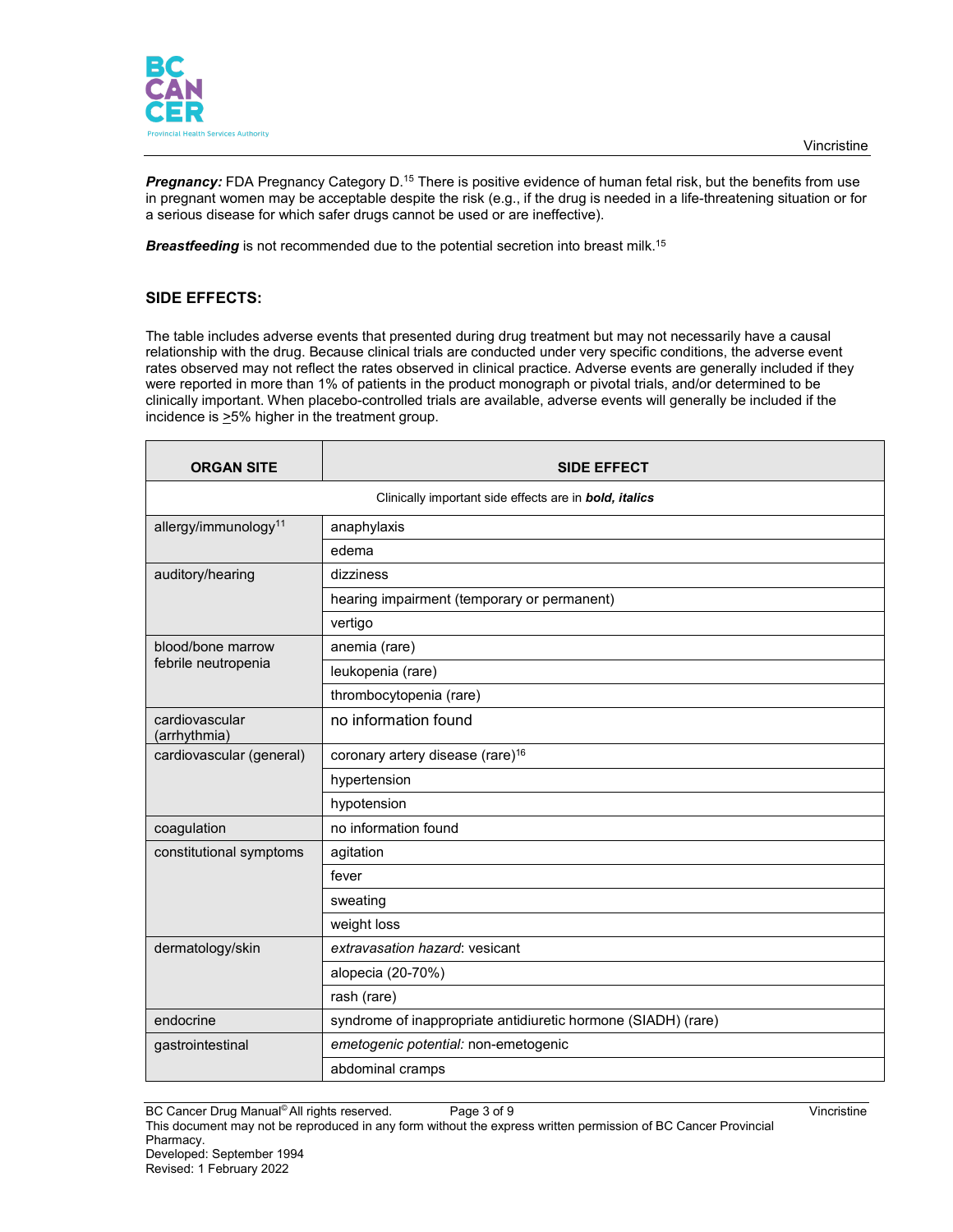

Vincristine

| <b>ORGAN SITE</b>    | <b>SIDE EFFECT</b>                                           |
|----------------------|--------------------------------------------------------------|
|                      | Clinically important side effects are in bold, italics       |
|                      | constipation                                                 |
|                      | diarrhea                                                     |
|                      | oral ulceration                                              |
|                      | paralytic ileus                                              |
|                      | stomatitis                                                   |
| metabolic/laboratory | hyperuricemia                                                |
| musculoskeletal      | myoclonic jerks                                              |
| neurology            | agitation                                                    |
|                      | coma                                                         |
|                      | depression                                                   |
|                      | encephalopathy, progressive                                  |
|                      | hallucinations (<5%) <sup>17</sup>                           |
|                      | insomnia                                                     |
|                      | peripheral neuropathy                                        |
|                      | seizures                                                     |
| ocular/visual        | blurred                                                      |
|                      | double vision                                                |
|                      | nystagmus                                                    |
|                      | optic atrophy with blindness or transient cortical blindness |
|                      | ptosis                                                       |
| pain                 | finger pain                                                  |
|                      | headache                                                     |
|                      | jaw pain                                                     |
|                      | joint pain                                                   |
|                      | testicle pain                                                |
|                      | toe pain                                                     |
| pulmonary            | bronchospasm                                                 |
|                      | hoarseness                                                   |
|                      | shortness of breath, acute                                   |
|                      | vocal cord paralysis                                         |
| renal/genitourinary  | dysuria                                                      |
|                      | incontinence                                                 |
|                      | nocturia                                                     |
|                      | oliguria                                                     |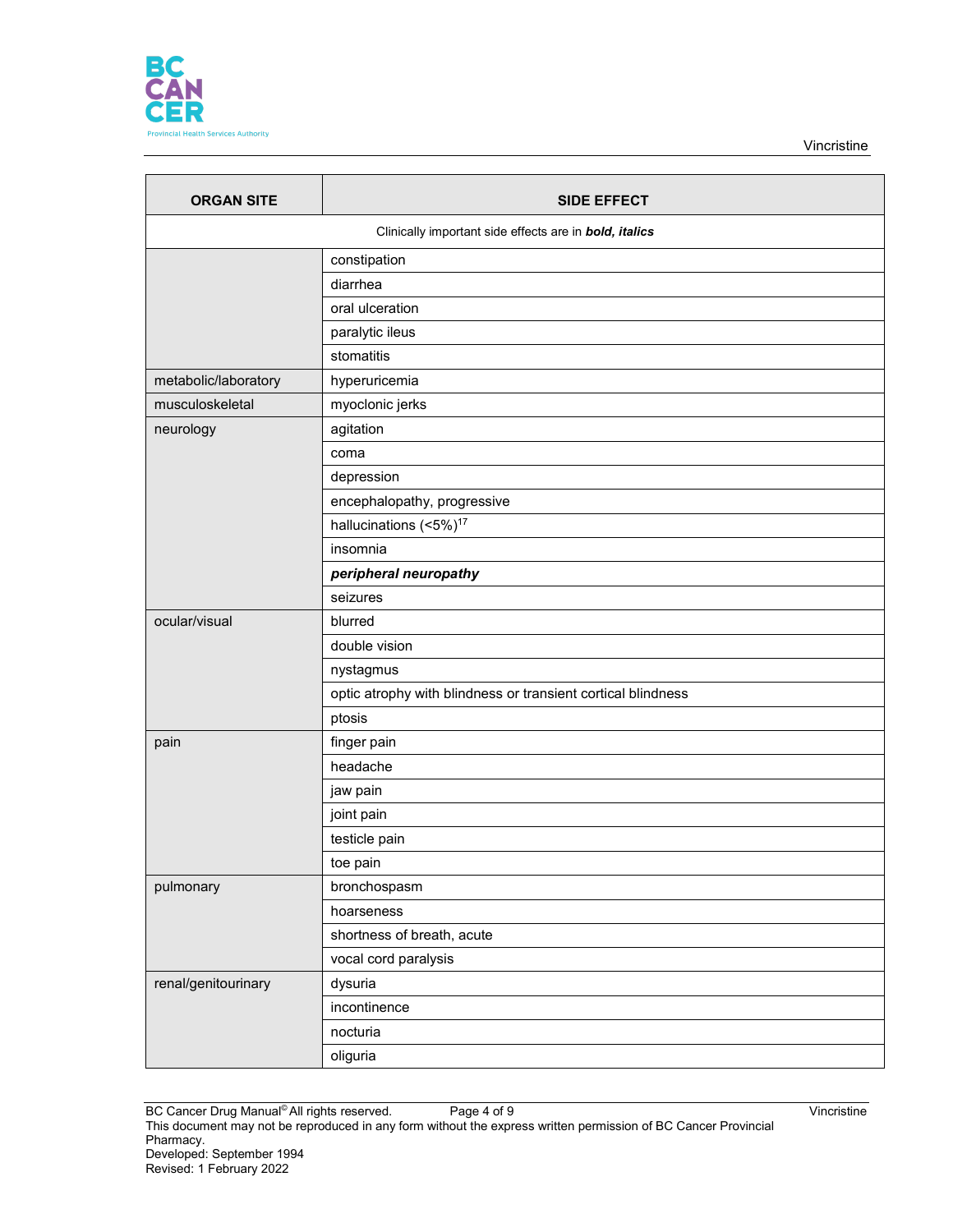

| <b>ORGAN SITE</b>                                      | <b>SIDE EFFECT</b>  |  |
|--------------------------------------------------------|---------------------|--|
| Clinically important side effects are in bold, italics |                     |  |
|                                                        | polyuria            |  |
|                                                        | urinary retention   |  |
| sexual/reproductive<br>function                        | amenorrhea          |  |
|                                                        | azoospermia         |  |
|                                                        | gonadal suppression |  |

Adapted from reference<sup>1,3,4,10</sup> unless specified otherwise.

*Hyperuricemia* during periods of active cell lysis, which is caused by cytotoxic chemotherapy of highly proliferative tumours of massive burden (e.g., some leukemias and lymphomas), can be minimized with allopurinol and hydration. However, fluid restriction may be required for a patient showing signs of SIADH. If tumour lysis is reported in hospitalized patients the urine may be alkalinized by addition of sodium bicarbonate to the IV fluids. Doses of uricosuric drugs, including probenecid and sulfinpyrazone may need to be increased while receiving vincristine therapy.3

*Neurotoxicity* involves peripheral, autonomic and central neuropathy. It is the primary and dose-limiting toxicity of vincristine. Most side effects are dose related and reversible, but neurotoxicity can persist for months after discontinuation of therapy in some patients, and in rare cases may be disabling.18 *Peripheral neuropathy* is the most common type of neuropathy and develops in almost all patients.<sup>3</sup> Loss of deep tendon reflexes, peripheral paresthesias, pain and tingling can occur. If therapy is prolonged or high doses are administered, wrist and foot drop, ataxia, a slapping gait and difficulty in walking can occur. Cranial nerve toxicities may lead to vocal cord paresis or paralysis (hoarseness, weak voice), ocular motor nerve dysfunction (ptosis, strabismus), bilateral facial nerve palsies, or jaw pain. Severe jaw pain can occur within a few hours of the first dose of vincristine. The elderly are particularly prone.2 *Autonomic neuropathy* results in constipation (which can be severe), abdominal pain, urinary retention and paralytic ileus. Constipation may be associated with impaction of stool in the upper colon. This condition is responsive to high enemas and stimulant laxatives. Stool softeners and laxatives should be given prophylactically to prevent constipation.3 *Central neuropathy* includes headache, malaise, dizziness, seizures, mental depression, psychosis and SIADH.3

## **INTERACTIONS**:

| <b>AGENT</b>                 | <b>EFFECT</b>                                                                                           | <b>MECHANISM</b>                                                                                            | <b>MANAGEMENT</b>                                                       |
|------------------------------|---------------------------------------------------------------------------------------------------------|-------------------------------------------------------------------------------------------------------------|-------------------------------------------------------------------------|
| asparaginase                 | additive neurotoxicity                                                                                  | possible reduction in<br>hepatic clearance of<br>vincristine                                                | give vincristine 12-24<br>hours before<br>asparaginase                  |
| bleomycin                    | sequential administration<br>of vincristine given before<br>bleomycin can improve<br>bleomycin efficacy | vincristine arrests cells in<br>mitosis so that they are<br>more susceptible to the<br>actions of bleomycin | frequently used for<br>therapeutic advantage                            |
| tcarbamazepine <sup>19</sup> | possible decrease in<br>vincristine plasma<br>concentration                                             | possible increase in<br>metabolism (CYP3A4) of<br>vincristine                                               | observe clinical response<br>when starting or stopping<br>carbamazepine |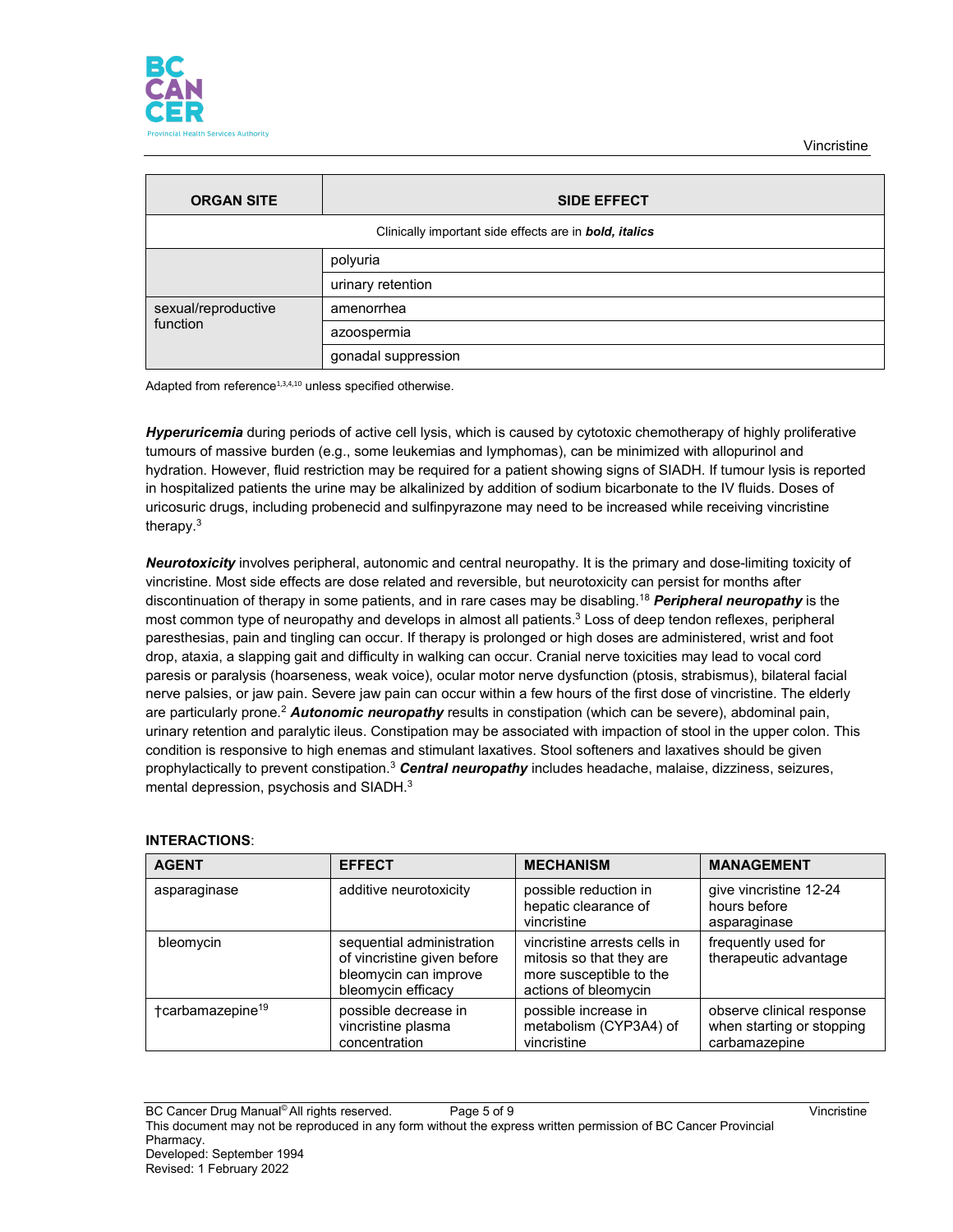

Vincristine

| <b>AGENT</b>                      | <b>EFFECT</b>                                                                                                                                                                          | <b>MECHANISM</b>                                                                                                                                       | <b>MANAGEMENT</b>                                                                                                    |  |
|-----------------------------------|----------------------------------------------------------------------------------------------------------------------------------------------------------------------------------------|--------------------------------------------------------------------------------------------------------------------------------------------------------|----------------------------------------------------------------------------------------------------------------------|--|
| ciprofloxacin <sup>20</sup>       | possible decrease in<br>antimicrobial effect of<br>ciprofloxacin                                                                                                                       | possible decrease in oral<br>absorption of ciprofloxacin                                                                                               | monitor for response to<br>quinolone therapy                                                                         |  |
| *cyclosporin <sup>21</sup>        | probable increase in<br>vincristine toxicity                                                                                                                                           | possible inhibition in<br>metabolism (CYP3A4) of<br>vincristine; possible<br>decrease in clearance<br>(blocking P-glycoprotein<br>pump) of vincristine | if agents must be given<br>concomitantly, monitor for<br>vincristine toxicity                                        |  |
| digoxin <sup>19</sup>             | suspected decrease in<br>digoxin plasma<br>concentration                                                                                                                               | alteration in intestinal<br>mucosa may decrease<br>absorption of digoxin.                                                                              | monitor for signs of<br>reduction in digoxin<br>pharmacologic effect                                                 |  |
| *erythromycin <sup>21</sup>       | probable increase in<br>vincristine toxicity                                                                                                                                           | possible inhibition in<br>metabolism (CYP3A4) of<br>vincristine                                                                                        | if agents must be given<br>concomitantly, monitor for<br>vincristine toxicity;<br>azithromycin may be<br>substituted |  |
| *fluconazole <sup>19</sup>        | probable increase in<br>vincristine toxicity                                                                                                                                           | possible inhibition in<br>metabolism (CYP3A4) of<br>vincristine                                                                                        | if agents must be given<br>concomitantly, monitor for<br>vincristine toxicity                                        |  |
| *isoniazid <sup>21</sup>          | possible increase in<br>vincristine toxicity                                                                                                                                           | possible inhibition in<br>metabolism (CYP3A4) of<br>vincristine                                                                                        | if agents must be given<br>concomitantly, monitor for<br>vincristine toxicity                                        |  |
| *itraconazole <sup>19,22-25</sup> | probable increase in<br>vincristine toxicity                                                                                                                                           | possible inhibition in<br>metabolism (CYP3A4) of<br>vincristine                                                                                        | if agents must be given<br>concomitantly, monitor<br>for vincristine toxicity                                        |  |
| *ketoconazole <sup>19</sup>       | probable increase in<br>vincristine toxicity                                                                                                                                           | possible inhibition in<br>metabolism (CYP3A4) of<br>vincristine                                                                                        | if agents must be given<br>concomitantly, monitor for<br>vincristine toxicity                                        |  |
| mitomycin                         | acute shortness of breath<br>and severe bronchospasm<br>has occurred following use<br>of vincristine in patients<br>who had received<br>mitomycin simultaneously<br>or within 2 weeks. | unknown                                                                                                                                                | use with caution                                                                                                     |  |
| nifedipine <sup>19</sup>          | probable increase in<br>vincristine toxicity                                                                                                                                           | unknown                                                                                                                                                | if agents must be given<br>concomitantly, monitor for<br>vincristine toxicity                                        |  |
| phenytoin <sup>2</sup>            | may reduce phenytoin<br>concentrations resulting in<br>seizures                                                                                                                        | unknown                                                                                                                                                | monitor phenytoin serum<br>levels                                                                                    |  |
| verapamil <sup>21</sup>           | probable increase in<br>vincristine toxicities                                                                                                                                         | in vitro, vincristine and<br>verapamil compete for<br>plasma protein-binding<br>sites                                                                  | if agents must be given<br>concomitantly, monitor for<br>vincristine toxicity                                        |  |

 $\overline{\phantom{a}}$  Adapted from references $^{1,3}$  unless specified otherwise

\*Other drugs that inhibit the CYP3A4 enzyme system may result in an increase in vincristine levels.

†Other drugs that induce the CYP3A4 enzyme system may result in a decrease in vincristine levels.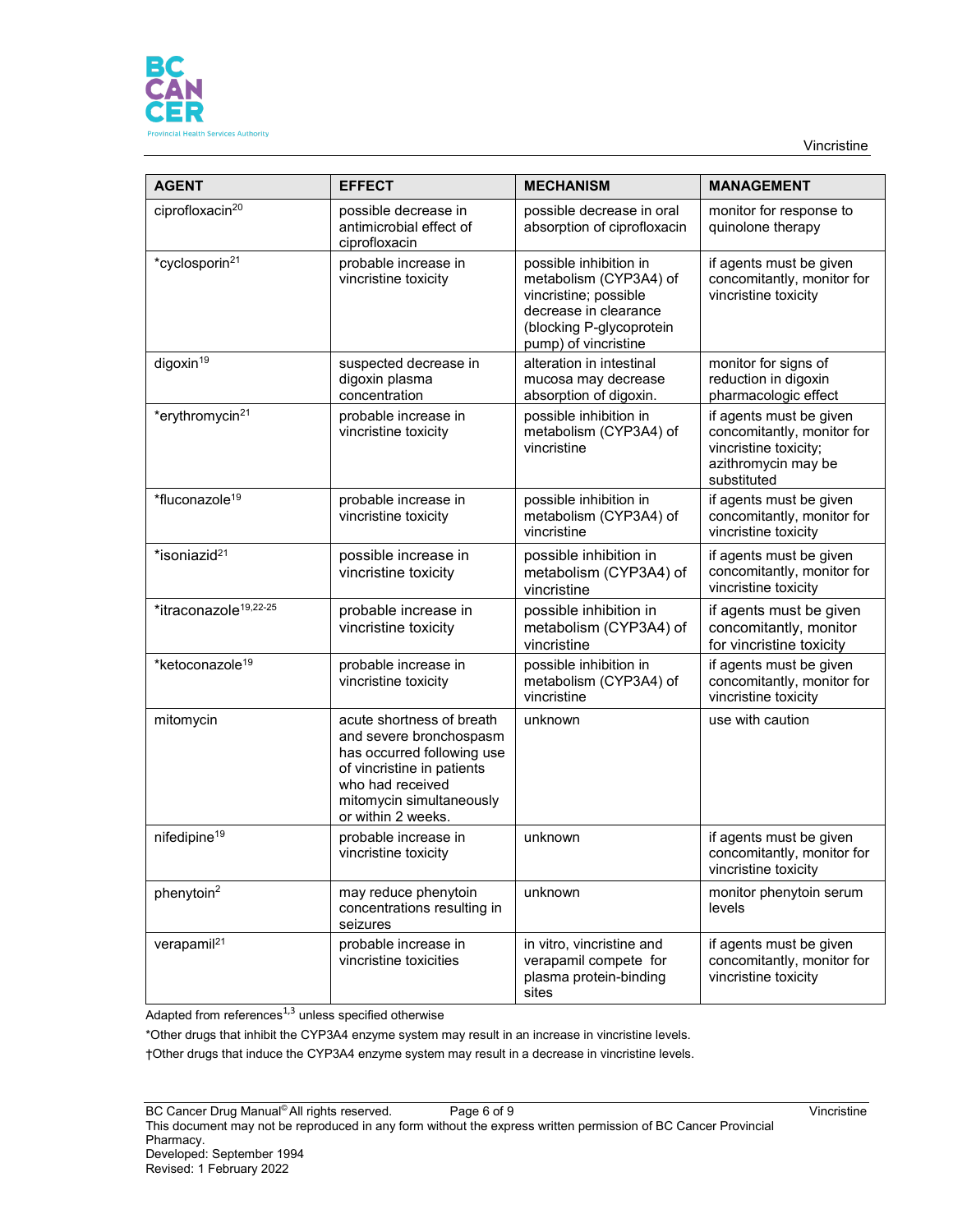

## **SUPPLY AND STORAGE**:

#### *Injection***:**

Pfizer Canada ULC supplies vincristine as 2 mg and 5 mg ready-to-use preservative free vials in a concentration of 1 mg/mL. Refrigerate. Protect from light.26

Teva Canada Limited supplies vincristine as 2 mg and 5 mg ready-to-use preservative free vials in a concentration of 1 mg/mL. Refrigerate. Protect from light.<sup>27</sup>

#### *For basic information on the current brand used at BC Cancer, see [Chemotherapy Preparation and Stability](http://www.bccancer.bc.ca/health-professionals/clinical-resources/cancer-drug-manual)  [Chart](http://www.bccancer.bc.ca/health-professionals/clinical-resources/cancer-drug-manual) in Appendix.*

### **SOLUTION PREPARATION AND COMPATIBILITY:**

*For basic information on the current brand used at BC Cancer, see [Chemotherapy Preparation and Stability](http://www.bccancer.bc.ca/health-professionals/clinical-resources/cancer-drug-manual)  [Chart](http://www.bccancer.bc.ca/health-professionals/clinical-resources/cancer-drug-manual) in Appendix.*

*Compatibility:* consult detailed reference

#### **PARENTERAL ADMINISTRATION**:

|                                    | BC Cancer administration quideline noted in <b>bold</b> , <i>italics</i>      |  |
|------------------------------------|-------------------------------------------------------------------------------|--|
| Subcutaneous                       | not used due to corrosive nature                                              |  |
| Intramuscular                      | not used due to corrosive nature                                              |  |
| Direct intravenous <sup>14</sup>   | NOT USED DUE TO THE RISK OF INADVERTENT<br>INTRATHECAL ADMINISTRATION         |  |
| Intermittent infusion $14$         | 50 mL NS or D5W over 5-15 min                                                 |  |
| Continuous infusion <sup>2,3</sup> | has been given as continuous 4- or 5-day IV infusions<br>for multiple myeloma |  |
| Intraperitoneal <sup>2</sup>       | not used due to corrosive nature                                              |  |
| Intrapleural                       | no information found                                                          |  |
| Intrathecal                        | ABSOLUTELY CONTRAINDICATED; INTRATHECAL<br><b>INJECTION CAN BE FATAL</b>      |  |
| Intra-arterial <sup>29-31</sup>    | has been used in head and neck tumours and in<br>metastatic liver cancer      |  |
| Intravesical                       | no information found                                                          |  |

#### **DOSAGE GUIDELINES**:

Refer to protocol by which patient is being treated. Numerous dosing schedules exist and depend on disease, response and concomitant therapy. Guidelines for dosing also include consideration of absolute neutrophil count (ANC). Dosage may be reduced, delayed or discontinued in patients with bone marrow depression due to cytotoxic/radiation therapy or with other toxicities.

#### *Adults:*

BC Cancer usual dose noted in *bold, italics*

Cycle Length:

*Intravenous: 1-7 weeks 0.8-1.4 mg/m2 IV for one dose daily on day 1 (total dose per cycle 0.8-1.4 mg/m2)*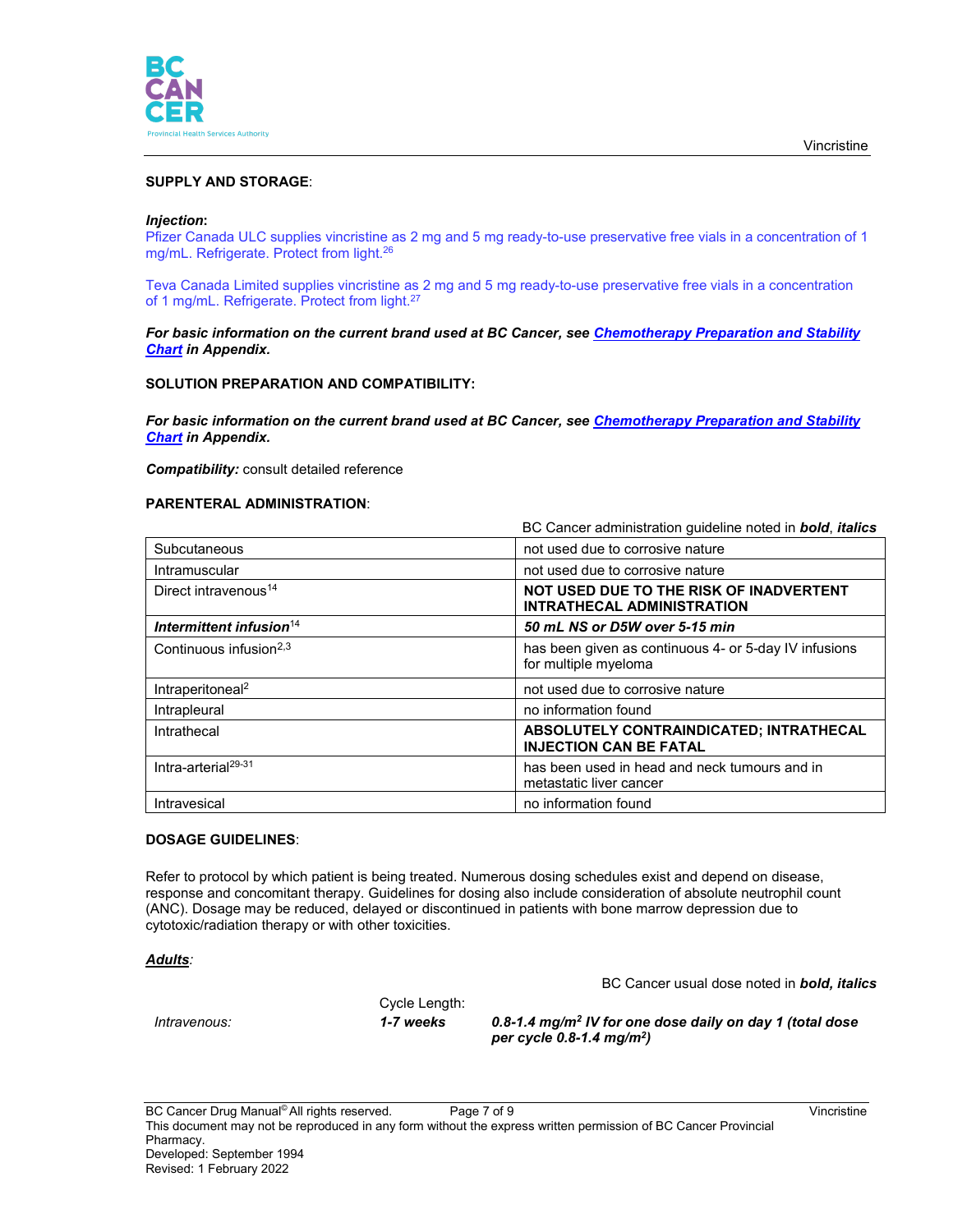



*Children:*

|                                          | 2-4 weeks                                                                                                                                                   | BC Cancer usual dose noted in bold, italics<br>1-1.4 mg/m <sup>2</sup> IV for one dose daily on day 8 (total dose per<br>cycle 2-2.8 $mg/m^2$ ) |                                                                                 |
|------------------------------------------|-------------------------------------------------------------------------------------------------------------------------------------------------------------|-------------------------------------------------------------------------------------------------------------------------------------------------|---------------------------------------------------------------------------------|
|                                          | 4 weeks:                                                                                                                                                    | cycle 2.8 $mg/m2$ )                                                                                                                             | 1.4 mg/m <sup>2</sup> IV for one dose on days 1 and 8 (total dose per           |
|                                          | 6 weeks:                                                                                                                                                    | per cycle 2.8 mg/m <sup>2</sup> )                                                                                                               | 1.4 mg/m <sup>2</sup> IV for one dose on days 1 and 22 (total dose              |
|                                          | 3 weeks:                                                                                                                                                    | dose per cycle 2.8 mg/m <sup>2</sup> )                                                                                                          | 1.4 mg/m <sup>2</sup> IV for one dose daily on days 8 and 22 (total             |
|                                          | 6 weeks:                                                                                                                                                    | per cycle 6 mg/m <sup>2</sup> )                                                                                                                 | 2 mg IV for one dose daily on days 1, 8 and 15 (total dose                      |
|                                          |                                                                                                                                                             | Some regimens may limit the total single dose of vincristine to 2 mg, especially<br>on the weekly schedule. <sup>9</sup>                        |                                                                                 |
| Dosage in myelosuppression:              | modify according to protocol by which patient is being treated; if no guidelines<br>available, refer to Appendix "Dosage Modification for Myelosuppression" |                                                                                                                                                 |                                                                                 |
| Dosage in renal failure <sup>2</sup>     | no modifications indicated                                                                                                                                  |                                                                                                                                                 |                                                                                 |
| Dosage in hepatic failure <sup>2</sup> : | <b>Bilirubin (micromol/L)</b>                                                                                                                               |                                                                                                                                                 | <b>Vincristine dose</b>                                                         |
|                                          | < 25                                                                                                                                                        |                                                                                                                                                 | 100%                                                                            |
|                                          | 26-50                                                                                                                                                       |                                                                                                                                                 | 50%                                                                             |
|                                          | > 50                                                                                                                                                        |                                                                                                                                                 | 25%                                                                             |
| Dosage in dialysis <sup>4</sup>          | small quantities of drug appear in dialysate                                                                                                                |                                                                                                                                                 |                                                                                 |
| Dosage in neurotoxicity <sup>32</sup>    | Neuropathy                                                                                                                                                  |                                                                                                                                                 | Dose of vincristine                                                             |
|                                          | Areflexia                                                                                                                                                   |                                                                                                                                                 | 100%                                                                            |
|                                          | Abnormal buttoning or writing                                                                                                                               |                                                                                                                                                 | 67%                                                                             |
|                                          | Moderate motor neuropathy                                                                                                                                   |                                                                                                                                                 | 50%                                                                             |
|                                          | Severe motor neuropathy                                                                                                                                     |                                                                                                                                                 | Omit                                                                            |
| <u> Children:</u>                        |                                                                                                                                                             |                                                                                                                                                 |                                                                                 |
| Intravenous <sup>9</sup> :               | Cycle Length:<br>1-3 weeks:<br>1-2 mg/m <sup>2</sup> for children older than one year <sup>9</sup>                                                          |                                                                                                                                                 |                                                                                 |
|                                          | 1-3 weeks:                                                                                                                                                  | 0.03-0.05 mg/kg for children up to one year old                                                                                                 |                                                                                 |
|                                          | the weekly schedule. <sup>9</sup>                                                                                                                           |                                                                                                                                                 | Some regimens limit the total single dose of vincristine to 2 mg, especially on |